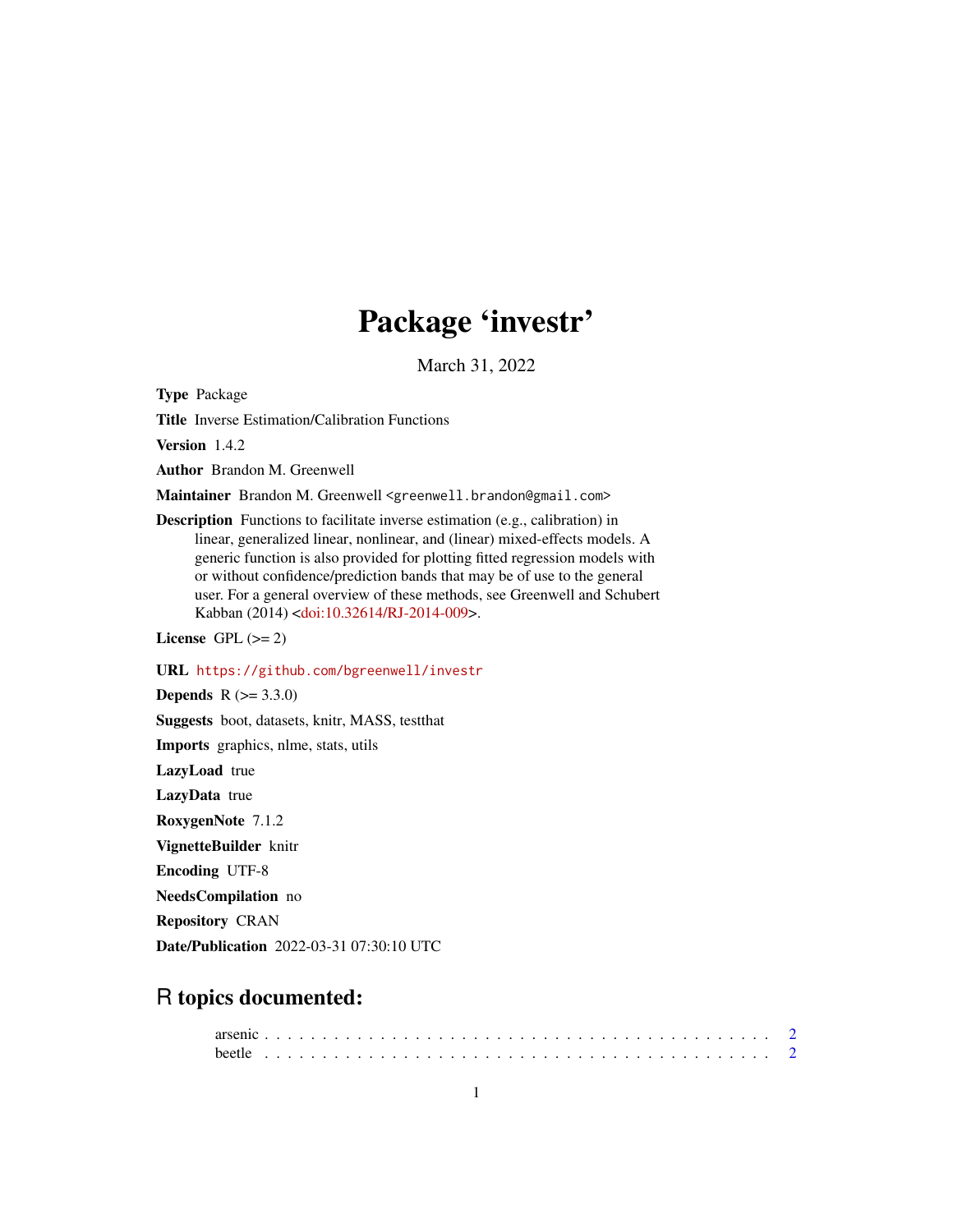#### <span id="page-1-0"></span>2 beetle

| Index |  |
|-------|--|
|       |  |
|       |  |
|       |  |
|       |  |
|       |  |
|       |  |
|       |  |
|       |  |
|       |  |
|       |  |

arsenic *Concentrations of arsenic in water samples*

# Description

The data give the actual and measured concentrations of arsenic present in water samples.

#### Format

A data frame with 32 rows and 2 columns.

#### Details

- actual True amount of arsenic present.
- measured Measured amount of arsenic present.

#### Source

Graybill, F. A., and Iyer, H. K. (1994) *Regression analysis: Concepts and Applications*. Duxbury Press.

beetle *Dobson's Beetle Data*

#### Description

The data give the number of flour beetles killed after five hour exposure to the insecticide carbon disulphide at eight different concentrations.

# Format

A data frame with 8 rows and 3 columns.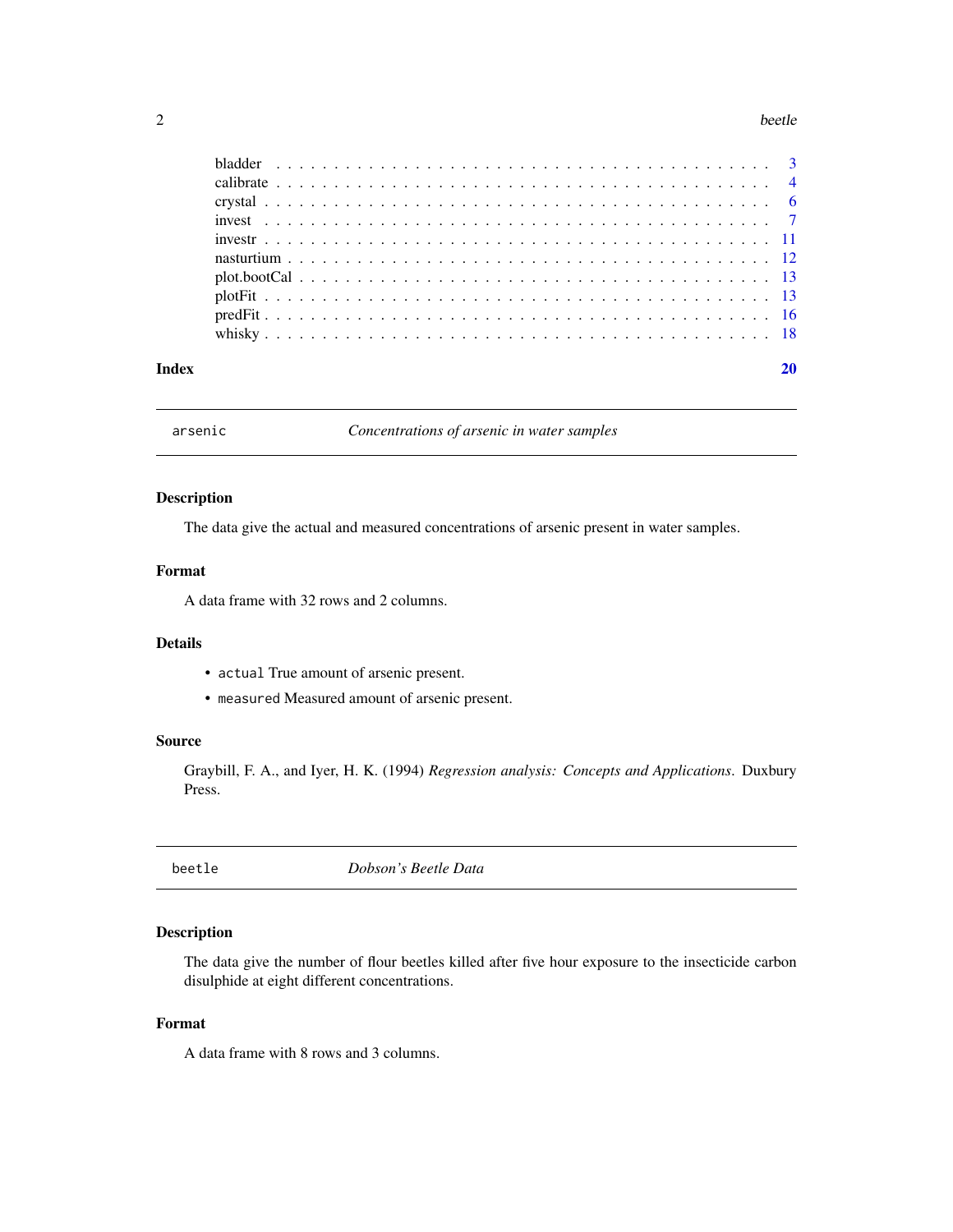#### <span id="page-2-0"></span>bladder 3

# Details

- ldose Log dose of carbon disulphide.
- y Number of beetles subjected to insecticide.
- n Number of beetles killed.

#### Source

Dobson, A. (2002) *An Introduction to Generalized Linear Models*. Chapman & Hall/CRC.

bladder *Bladder volume data*

# Description

A series of 23 women patients attending a urodynamic clinic were recruited for a study. After successful voiding of the bladder, sterile water was introduced in additions of 10, 15, and then 25 ml increments up to a final cumulative total of 175 ml. At each volume a measure of height (H) in mm and depth (D) in mm of largest ultrasound bladder images were taken. The product  $H \times D$  was taken as a measure of liquid volume.

# Format

A data frame with 184 rows and 3 columns.

## Details

- subject The subject ID.
- HD The product  $H \times D$  (mm^2).
- volume The true volume of sterile water in the bladder (ml).

### Source

Brown, P. (1993) *Measurement, Regression, and Calibration*. Oxford University Press.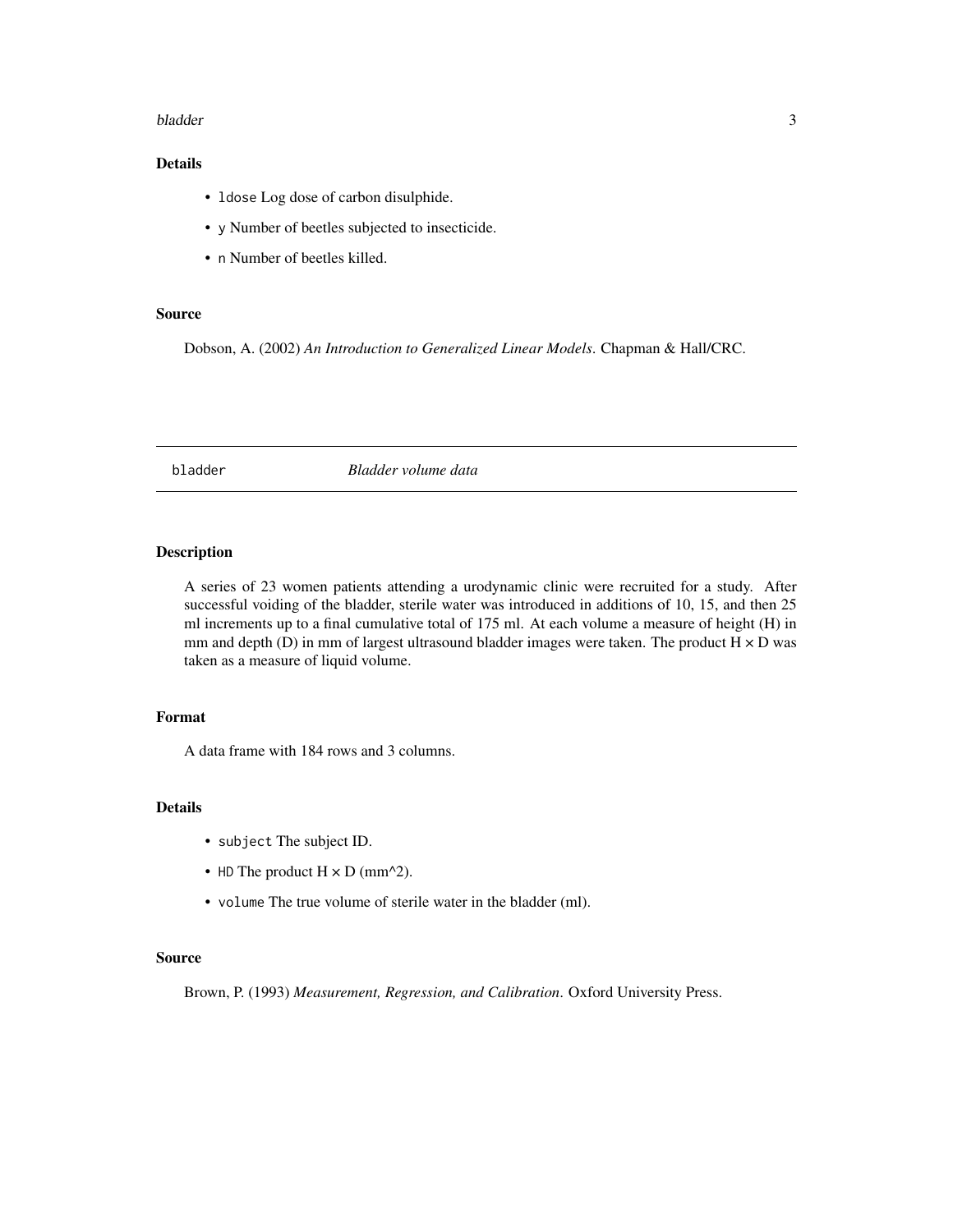#### Description

The function calibrate computes the maximum likelihood estimate and a condfidence interval for the unknown predictor value that corresponds to an observed value of the response (or vector thereof) or specified value of the mean response. See the reference listed below for more details.

#### Usage

```
calibrate(object, ...)
## Default S3 method:
calibrate(
  object,
  y0,
  interval = c("inversion", "Wald", "none"),
  level = 0.95,mean.response = FALSE,
  adjust = c("none", "Bonferroni", "Scheffe"),
 k,
  ...
\mathcal{L}## S3 method for class 'formula'
calibrate(formula, data = NULL, ..., subset, na.action = stats::na.fail)
## S3 method for class 'lm'
calibrate(
 object,
  y0,
  interval = c("inversion", "Wald", "none"),
  level = 0.95,mean.response = FALSE,
  adjust = c("none", "Bonferroni", "Scheffe"),
  k,
  ...
\mathcal{L}
```
# Arguments

| object                  | A matrix, list, data frame, or object that inherits from class 1m.             |
|-------------------------|--------------------------------------------------------------------------------|
| $\cdot$ $\cdot$ $\cdot$ | Additional optional arguments. At present, no optional arguments are used.     |
| ν0                      | The value of the observed response(s) or specified value of the mean response. |
| interval                | The method to use for forming a confidence interval.                           |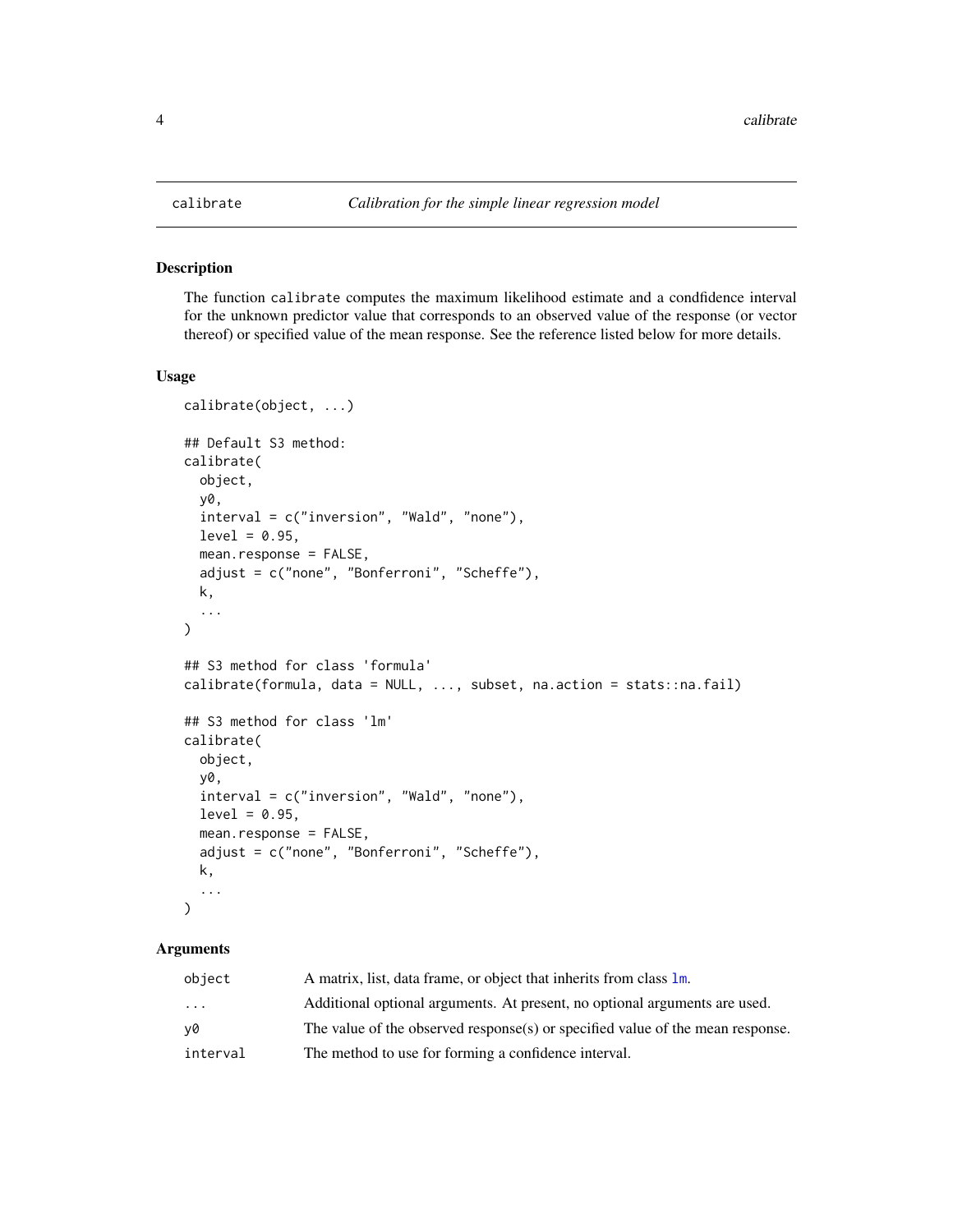#### <span id="page-4-0"></span>calibrate 5 and 5 and 5 and 5 and 5 and 5 and 5 and 5 and 5 and 5 and 5 and 5 and 5 and 5 and 5 and 5 and 5 and 5 and 5 and 5 and 5 and 5 and 5 and 5 and 5 and 5 and 5 and 5 and 5 and 5 and 5 and 5 and 5 and 5 and 5 and 5

| level         | A numeric scalar between 0 and 1 giving the confidence level for the interval to<br>be calculated.                                                                                                                                                                                  |
|---------------|-------------------------------------------------------------------------------------------------------------------------------------------------------------------------------------------------------------------------------------------------------------------------------------|
| mean.response | Logicial indicating whether confidence intervals should correspond to an ob-<br>served response $(s)$ (FALSE) or a specified value of the mean response (TRUE).<br>Default is FALSE.                                                                                                |
| adjust        | A logical value indicating if an adjustment should be made to the critical value<br>used in constructing the confidence interval. This useful when the calibration<br>curve is to be used $k > 0$ times.                                                                            |
| k             | The number of times the calibration curve is to be used for computing a confi-<br>dence interval. Only needed when $adjust = TRUE$ .                                                                                                                                                |
| formula       | A formula of the form $y \sim x$ .                                                                                                                                                                                                                                                  |
| data          | an optional data frame, list or environment (or object coercible by as . data. frame<br>to a data frame) containing the variables in the model. If not found in data,<br>the variables are taken from environment (formula), typically the environment<br>from which 1m was called. |
| subset        | An optional vector specifying a subset of observations to be used in the fitting<br>process.                                                                                                                                                                                        |
| na.action     | a function which indicates what should happen when the data contain NAs.                                                                                                                                                                                                            |

#### Value

An object of class "invest" containing the following components:

- estimate The estimate of x0.
- lwr The lower confidence limit for x0.
- upr The upper confidence limit for x0.
- se An estimate of the standard error (Wald interval only).
- interval The method used for calculating lower and upper (only used by print method).

# Note

The [invest](#page-6-1) function is more general, but is based on numerical techniques to find the solution. When the underlying model is that of the simple linear regression model with normal errors, closedform expressions exist which are utilized by the calibrate function.

#### References

Graybill, F. A., and Iyer, H. K. (1994) *Regression analysis: Concepts and Applications*. Duxbury Press.

Miller, R. G. (1981) *Simultaneous Statistical Inference*. Springer-Verlag.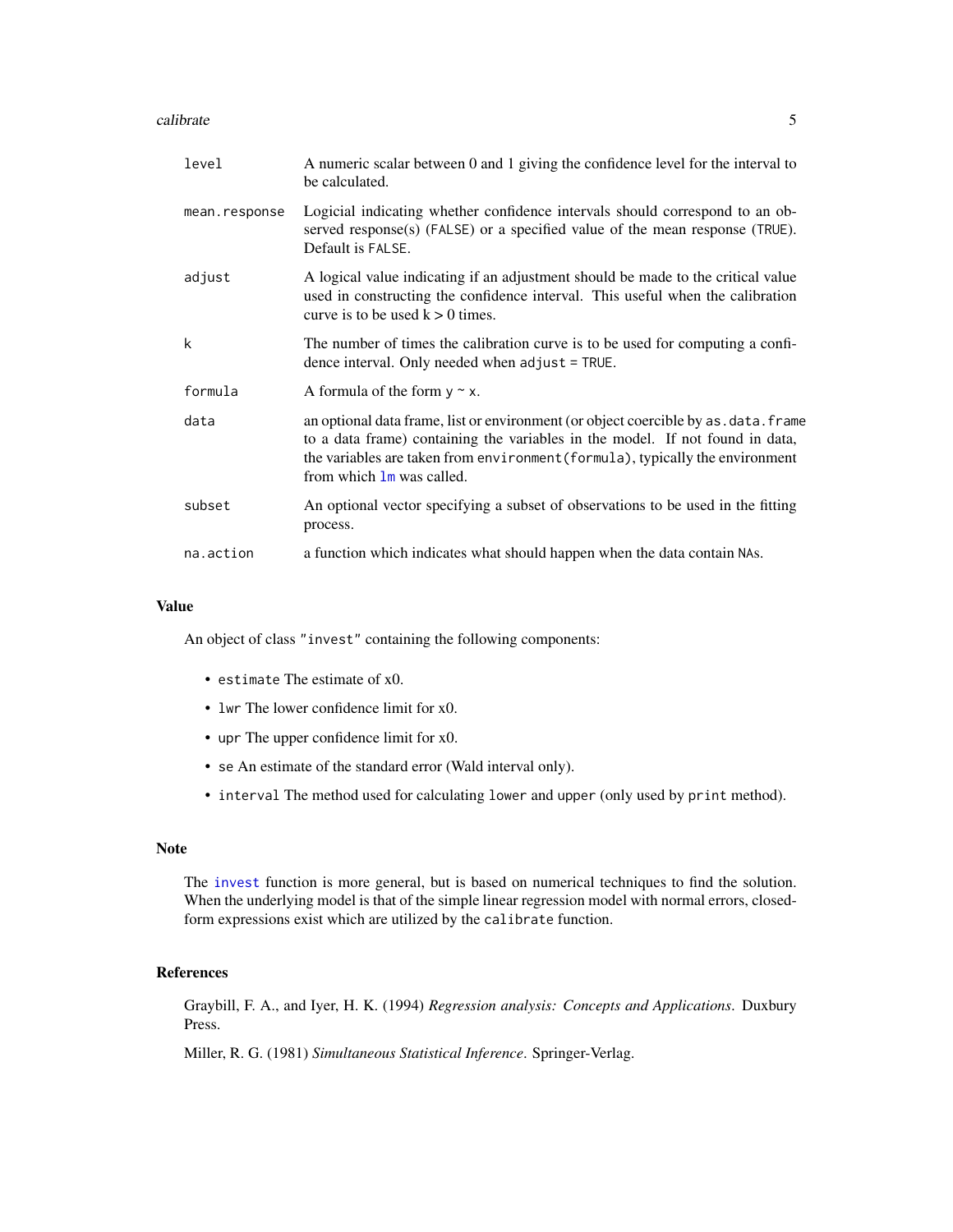#### <span id="page-5-0"></span>Examples

```
#
# Arsenic example (simple linear regression with replication)
#
# Inverting a prediction interval for an individual response
arsenic.lm <- stats::lm(measured ~ actual, data = arsenic)
plotFit(arsenic.lm, interval = "prediction", shade = TRUE,
        col.pred = "lightblue")
(cal <- calibrate(arsenic.lm, y0 = 3, interval = "inversion"))
abline(h = 3)segments(cal$estimate, 3, cal$estimate, par()$usr[3])
arrows(cal$lower, 3, cal$lower, par()$usr[3])
arrows(cal$upper, 3, cal$upper, par()$usr[3])
#
# Crystal weight example (simple linear regression)
#
# Inverting a confidence interval for the mean response
crystal.lm \leftarrow stats::lm(weight \sim time, data = crystal)plotFit(crystal.lm, interval = "confidence", shade = TRUE,
        col.conf = "lightblue")
(cal <- calibrate(crystal.lm, y0 = 8, interval = "inversion",
                  mean.response = TRUE))
abline(h = 8)segments(cal$estimate, 8, cal$estimate, par()$usr[3])
arrows(cal$lower, 8, cal$lower, par()$usr[3])
arrows(cal$upper, 8, cal$upper, par()$usr[3])
# Wald interval and approximate standard error based on the delta method
calibrate(crystal.lm, y0 = 8, interval = "Wald", mean.response = TRUE)
```
crystal *Crystal weight data*

#### Description

The data give the growing time and final weight of crystals.

# Format

A data frame with 14 rows and 2 columns.

#### Details

- time Time taken to grow (hours).
- weight Final weight of the crystal (grams).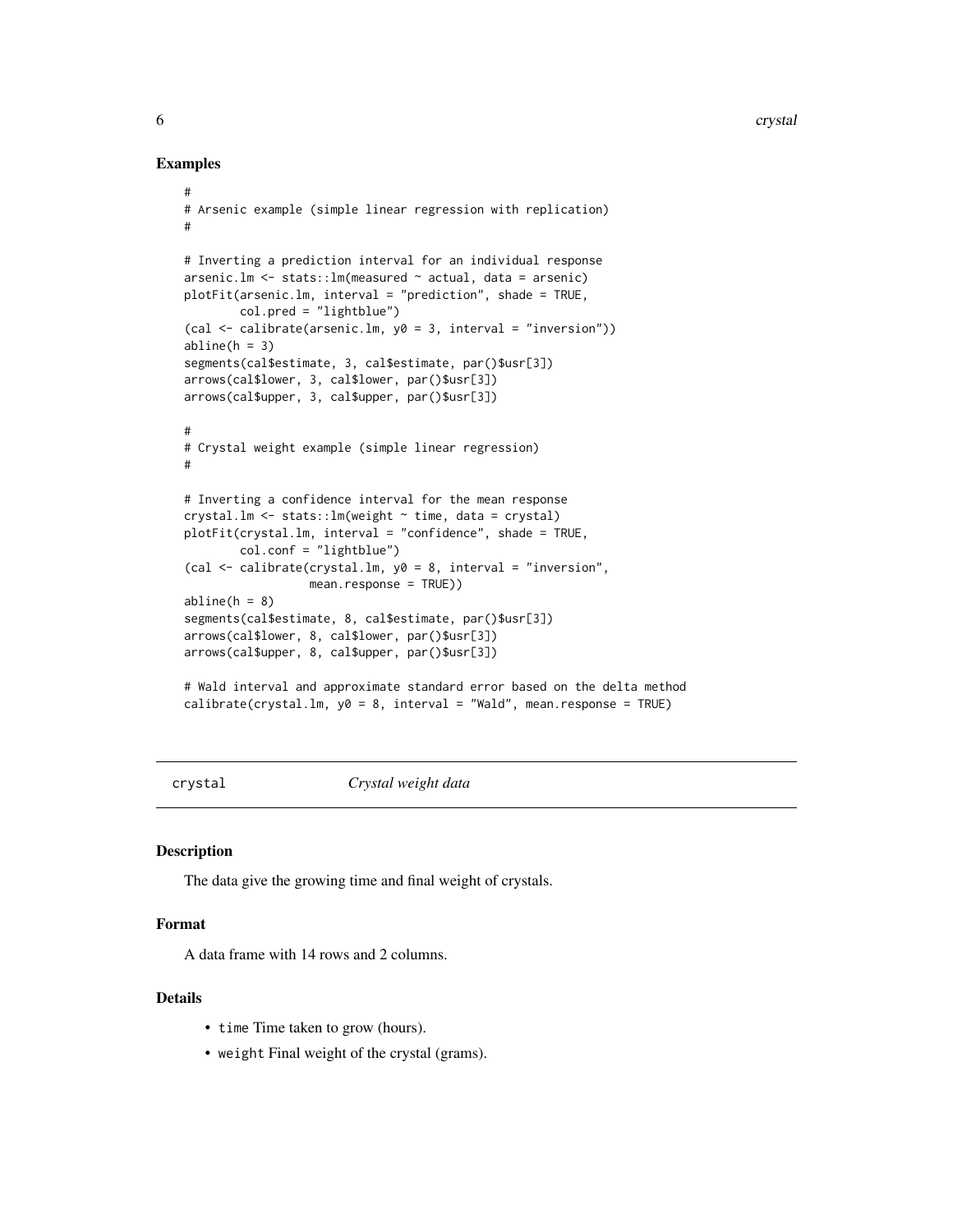#### <span id="page-6-0"></span>invest 7

#### Source

Graybill, F. A., and Iyer, H. K. (1994) *Regression analysis: Concepts and Applications*. Duxbury Press.

<span id="page-6-1"></span>invest *Inverse estimation for linear, nonlinear, and generalized linear models*

#### Description

Provides point and interval estimates for the unknown predictor value that corresponds to an observed value of the response (or vector thereof) or specified value of the mean response. See the references listed below for more details.

#### Usage

```
invest(object, y0, ...)
## S3 method for class 'lm'
invest(
 object,
 y0,
  interval = c("inversion", "Wald", "percentile", "none"),
  level = 0.95,mean.response = FALSE,
 x0.name,
 newdata,
 data,
 boot.type = c("parametric", "nonparametric"),
 nsim = 999,
  seed = NULL,
 progress = FALSE,
  lower,
  upper,
 extendInt = "no",
  tol = .Machine$double.eps^0.25,
 maxiter = 1000,adjust = c("none", "Bonferroni"),
 k,
  ...
\mathcal{L}## S3 method for class 'glm'
invest(
 object,
 y0,
  interval = c("inversion", "Wald", "percentile", "none"),
```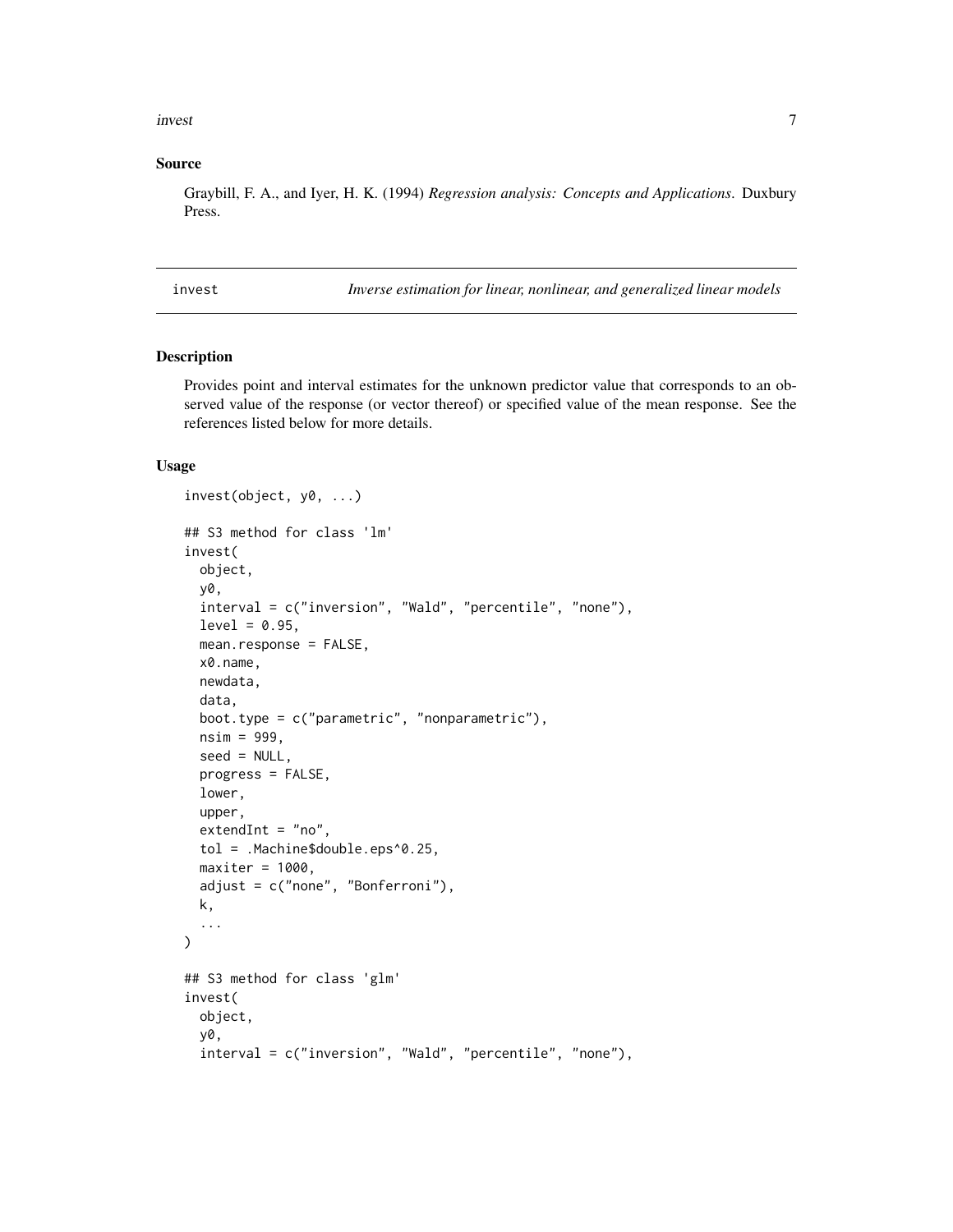```
level = 0.95,lower,
  upper,
 x0.name,
 newdata,
 data,
 extendInt = "no",tol = .Machine$double.eps^0.25,
 maxiter = 1000,
  ...
)
## S3 method for class 'nls'
invest(
 object,
 y0,
  interval = c("inversion", "Wald", "percentile", "none"),
  level = 0.95,mean.response = FALSE,
  data,
 boot.type = c("parametric", "nonparametric"),
 nsim = 1,
  seed = NULL,
  progress = FALSE,
  lower,
 upper,
  extendInt = "no",tol = .Machine$double.eps^0.25,
 maxiter = 1000,adjust = c("none", "Bonferroni"),
 k,
  ...
\lambda## S3 method for class 'lme'
invest(
 object,
 y0,
  interval = c("inversion", "Wald", "percentile", "none"),
  level = 0.95,mean.response = FALSE,
 data,
 lower,
 upper,
  q1,
  q2,
  extendInt = "no",tol = .Machine$double.eps^0.25,
```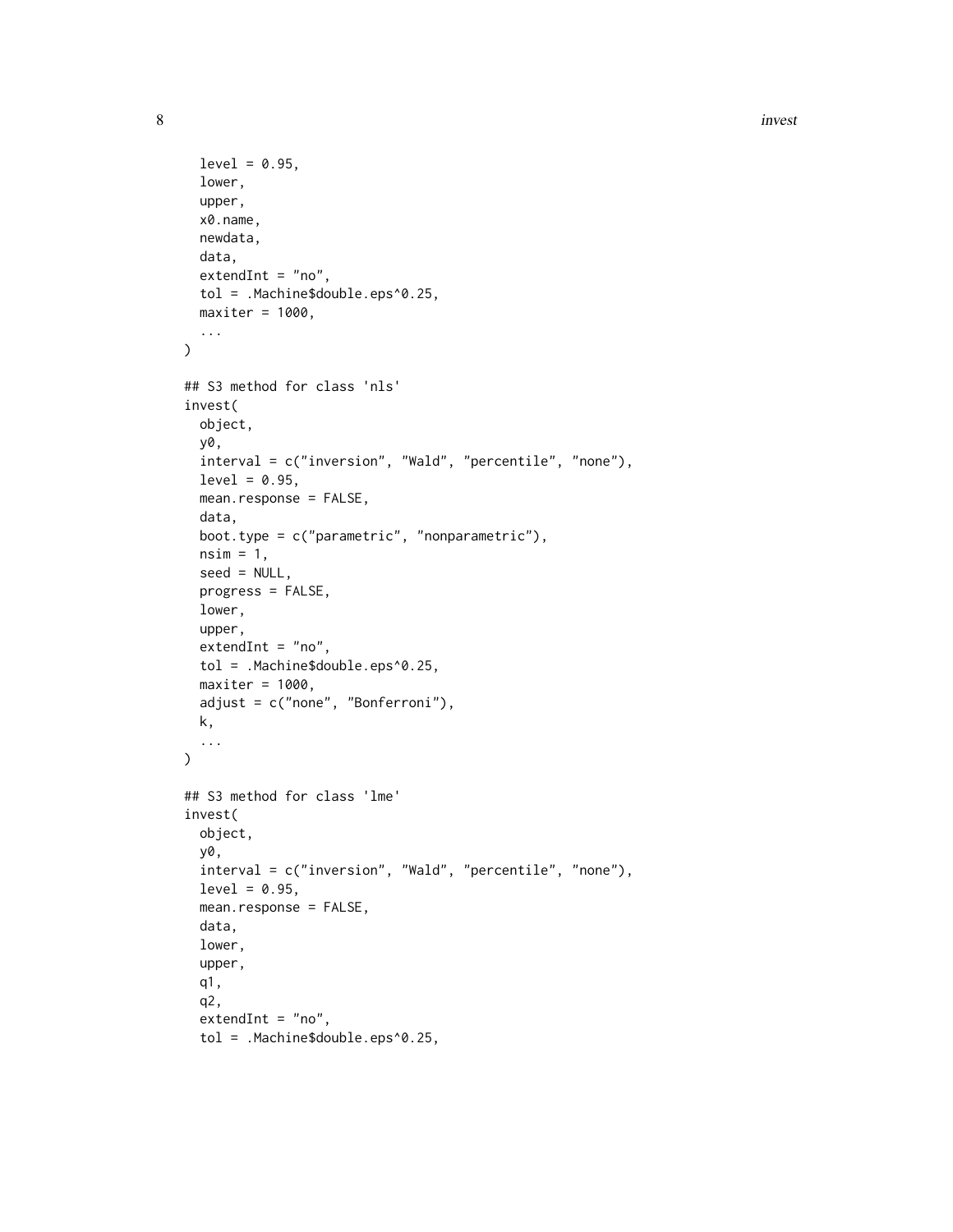#### <span id="page-8-0"></span>invest 9

```
maxiter = 1000,
 ...
)
```
# Arguments

| object        | An object that inherits from class 1m, g1m, n1s, or 1me.                                                                                                                                                                                                                                                                                                                             |
|---------------|--------------------------------------------------------------------------------------------------------------------------------------------------------------------------------------------------------------------------------------------------------------------------------------------------------------------------------------------------------------------------------------|
| y0            | The value of the observed response(s) or specified value of the mean response.<br>For glm objects, y0 should be on the scale of the response variable (e.g., a num-<br>ber between 0 and 1 for binomial families).                                                                                                                                                                   |
| .             | Additional optional arguments. At present, no optional arguments are used.                                                                                                                                                                                                                                                                                                           |
| interval      | The type of interval required.                                                                                                                                                                                                                                                                                                                                                       |
| level         | A numeric scalar between 0 and 1 giving the confidence level for the interval to<br>be calculated.                                                                                                                                                                                                                                                                                   |
| mean.response | Logical indicating whether confidence intervals should correspond to an individ-<br>ual response (FALSE) or a mean response (TRUE). For glm objects, this is always<br>TRUE.                                                                                                                                                                                                         |
| x0.name       | For multiple linear regression, a character string giving the name of the predictor<br>variable of interest.                                                                                                                                                                                                                                                                         |
| newdata       | For multiple linear regression, a data. frame giving the values of interest for all<br>other predictor variables (i.e., those other than x0. name).                                                                                                                                                                                                                                  |
| data          | An optional data frame. This is required if object\$data is NULL.                                                                                                                                                                                                                                                                                                                    |
| boot.type     | Character string specifying the type of bootstrap to use when interval = "percentile".<br>Options are "parametric" and "nonparametric".                                                                                                                                                                                                                                              |
| nsim          | Positive integer specifying the number of bootstrap simulations; the bootstrap B<br>(or R).                                                                                                                                                                                                                                                                                          |
| seed          | Optional argument to set. seed.                                                                                                                                                                                                                                                                                                                                                      |
| progress      | Logical indicating whether to display a text-based progress bar during the boot-<br>strap simulation.                                                                                                                                                                                                                                                                                |
| lower         | The lower endpoint of the interval to be searched.                                                                                                                                                                                                                                                                                                                                   |
| upper         | The upper endpoint of the interval to be searched.                                                                                                                                                                                                                                                                                                                                   |
| extendInt     | Character string specifying if the interval c(lower, upper) should be extended<br>or directly produce an error when the inverse of the prediction function does not<br>have differing signs at the endpoints. The default, "no", keeps the search interval<br>and hence produces an error. Can be abbreviated. See the documentation for the<br>base R function uniroot for details. |
| tol           | The desired accuracy passed on to uniroot. Recommend a minimum of 1e-10.                                                                                                                                                                                                                                                                                                             |
| maxiter       | The maximum number of iterations passed on to uniroot.                                                                                                                                                                                                                                                                                                                               |
| adjust        | A logical value indicating if an adjustment should be made to the critical value<br>used in calculating the confidence interval. This is useful for when the calibration<br>curve is to be used multiple, say k, times.                                                                                                                                                              |
| k             | The number times the calibration curve is to be used for computing a confidence<br>interval. Only needed when adjust = "Bonferroni".                                                                                                                                                                                                                                                 |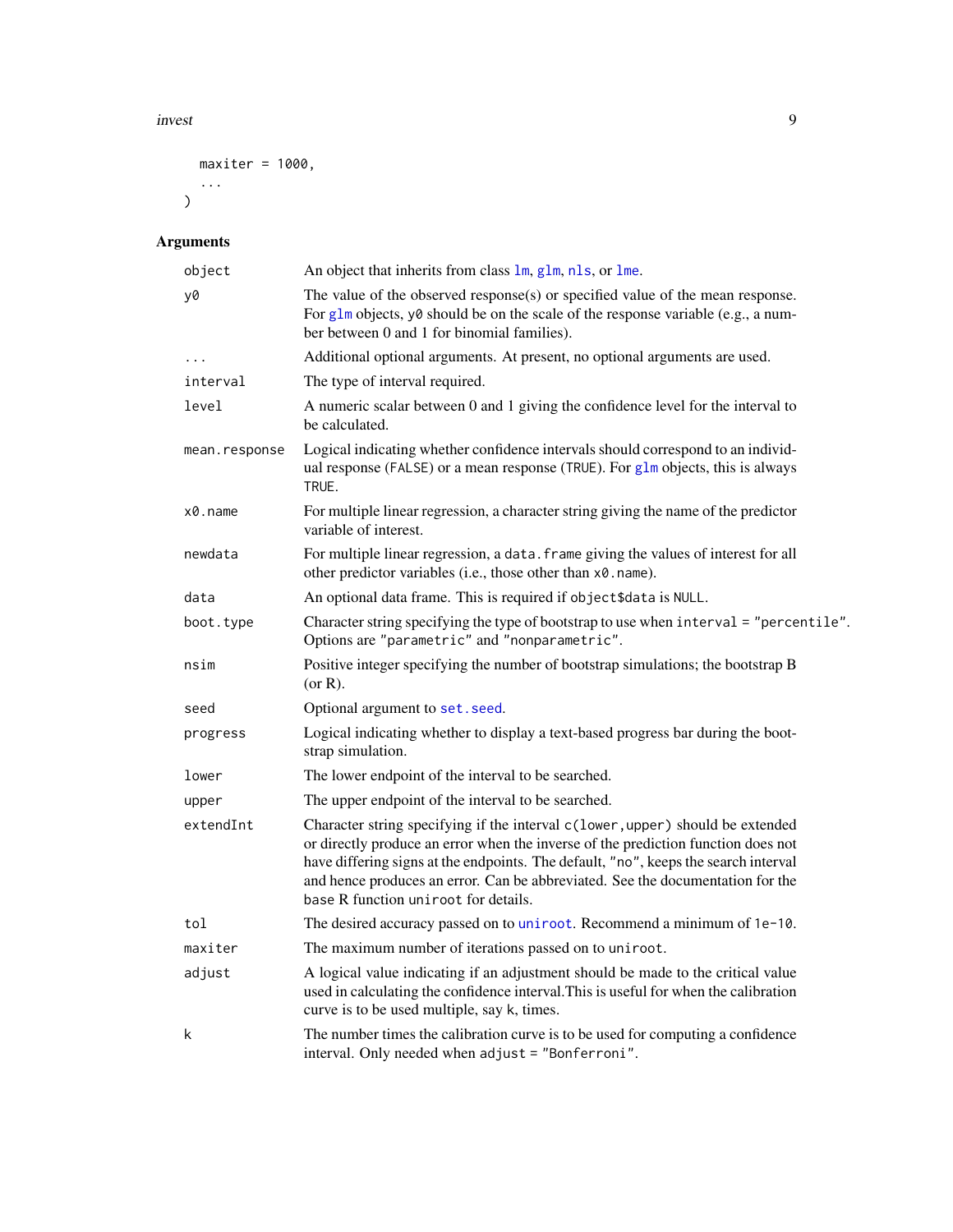<span id="page-9-0"></span>10 investment and the state of the state of the state of the state of the state of the state of the state of the state of the state of the state of the state of the state of the state of the state of the state of the state

| a1 | Optional lower cutoff to be used in forming confidence intervals. Only used                                                                                                            |
|----|----------------------------------------------------------------------------------------------------------------------------------------------------------------------------------------|
|    | when object inherits from class $\text{Im}$ . Defaults to stats:: $\text{qnorm}((1+\text{level})/2)$ .                                                                                 |
| a2 | Optional upper cutoff to be used in forming confidence intervals. Only used<br>when object inherits from class $\text{Im}$ . Defaults to stats: : $\text{qnorm}((1-\text{level})/2)$ . |

# Value

Returns an object of class "invest" or, if interval = "percentile", of class c("invest","bootCal"). The generic function {plot} can be used to plot the output of the bootstrap simulation when interval = "percentile".

An object of class "invest" containing the following components:

- estimate The estimate of x0.
- lwr The lower confidence limit for x0.
- upr The upper confidence limit for x0.
- se An estimate of the standard error (Wald and percentile intervals only).
- bias The bootstrap estimate of bias (percentile interval only).
- bootreps Vector of bootstrap replicates (percentile interval only).
- nsim The number of bootstrap replicates (percentile interval only).
- interval The method used for calculating lower and upper (only used by {print} method).

#### References

Greenwell, B. M. (2014). *Topics in Statistical Calibration*. Ph.D. thesis, Air Force Institute of Technology. URL <https://apps.dtic.mil/sti/pdfs/ADA598921.pdf>

Greenwell, B. M., and Schubert Kabban, C. M. (2014). investr: An R Package for Inverse Estimation. *The R Journal*, 6(1), 90–100. URL http://journal.r-project.org/archive/2014-1/greenwellkabban.pdf.

Graybill, F. A., and Iyer, H. K. (1994). *Regression analysis: Concepts and Applications*. Duxbury Press.

Huet, S., Bouvier, A., Poursat, M-A., and Jolivet, E. (2004) *Statistical Tools for Nonlinear Regression: A Practical Guide with S-PLUS and R Examples*. Springer.

Norman, D. R., and Smith H. (2014). *Applied Regression Analysis*. John Wiley & Sons.

Oman, Samuel D. (1998). Calibration with Random Slopes. *Biometrics* 85(2): 439–449. doi:10.1093/biomet/85.2.439.

Seber, G. A. F., and Wild, C. J. (1989) *Nonlinear regression*. Wiley.

#### Examples

```
#
# Dobson's beetle data (generalized linear model)
#
# Complementary log-log model
mod \leq glm(cbind(y, n-y) \sim ldose, data = beetle,
           family = binomial(link = "cloglog"))
```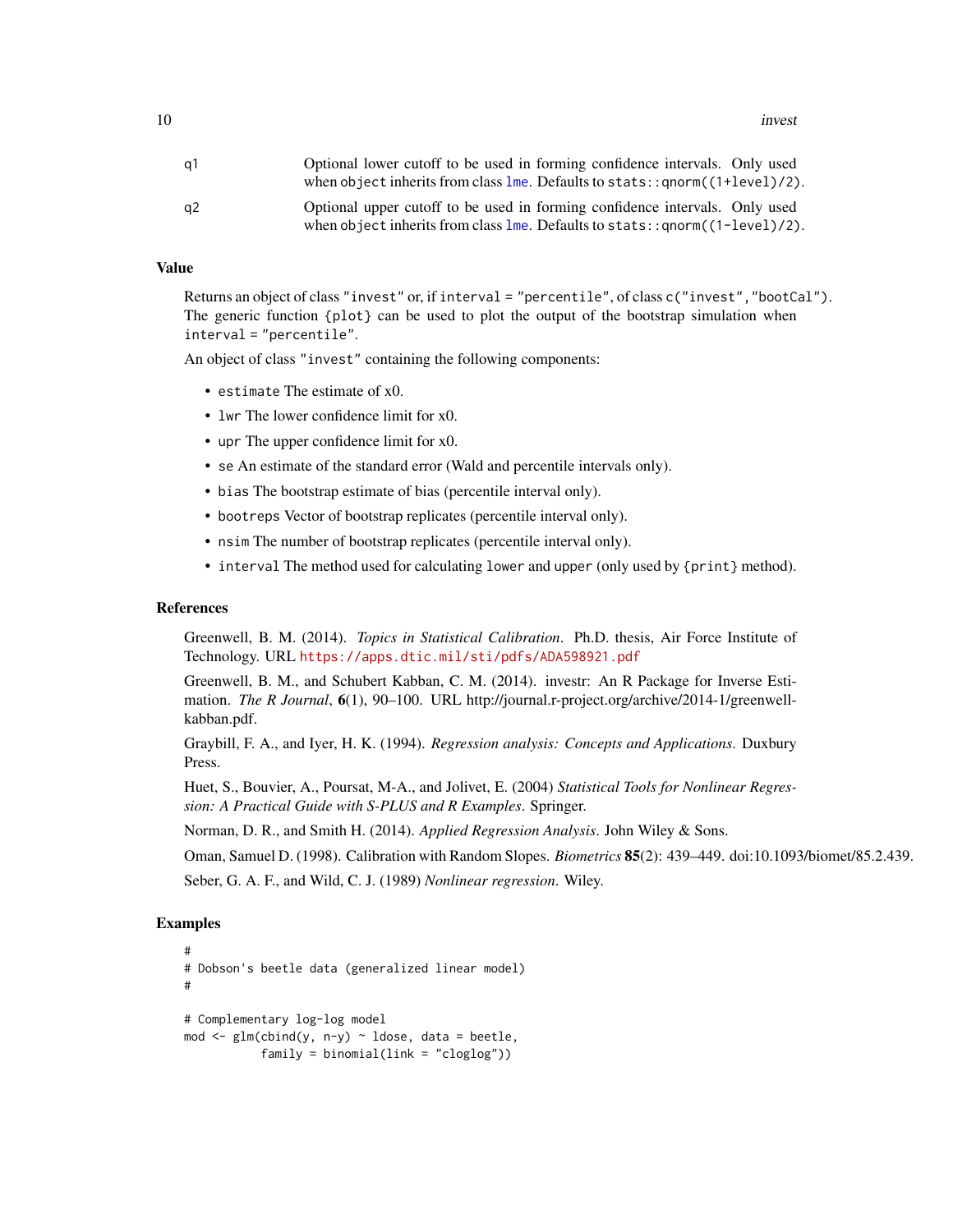#### <span id="page-10-0"></span>investre to the contract of the contract of the contract of the contract of the contract of the contract of the contract of the contract of the contract of the contract of the contract of the contract of the contract of th

```
plotFit(mod, pch = 19, cex = 1.2, lwd = 2,
        xlab = "Log dose of carbon disulphide",
        interval = "confidence", shade = TRUE,
        col.conf = "lightskyblue")
# Approximate 95% confidence intervals and standard error for LD50
invest(mod, y0 = 0.5)invest(mod, y0 = 0.5, interval = "Wald")#
# Nasturtium example (nonlinear least-squares with replication)
#
# Log-logistic model
mod <- nls(weight \sim theta1/(1 + exp(theta2 + theta3 \star log(conc))),
           start = list(theta1 = 1000, theta2 = -1, theta3 = 1),
           data = nasturtium)
plotFit(mod, lwd.fit = 2)
# Compute approximate 95% calibration intervals
invest(mod, y0 = c(309, 296, 419), interval = "inversion")invest(mod, y0 = c(309, 296, 419), interval = "Wald")# Bootstrap calibration intervals. In general, nsim should be as large as
# reasonably possible (say, nsim = 9999).
boo \le invest(mod, y0 = c(309, 296, 419), interval = "percentile",
              nsim = 300, seed = 101)
boo # print bootstrap summary
plot(boo) # plot results
#
# Bladder volume example (random coefficient model)
#
# Load required packages
library(nlme)
# Plot data
plot(HD^{(3/2)} \sim volume, data = bladder, pch = 19,col = adjustcolor("black", alpha.f = 0.5))# Fit a random intercept and slope model
bladder <- na.omit(bladder)
ris <- lme(HD^(3/2) ~ volume, data = bladder, random = ~volume|subject)
invest(ris, y0 = 500)investiris, y0 = 500, interval = "Wald")
```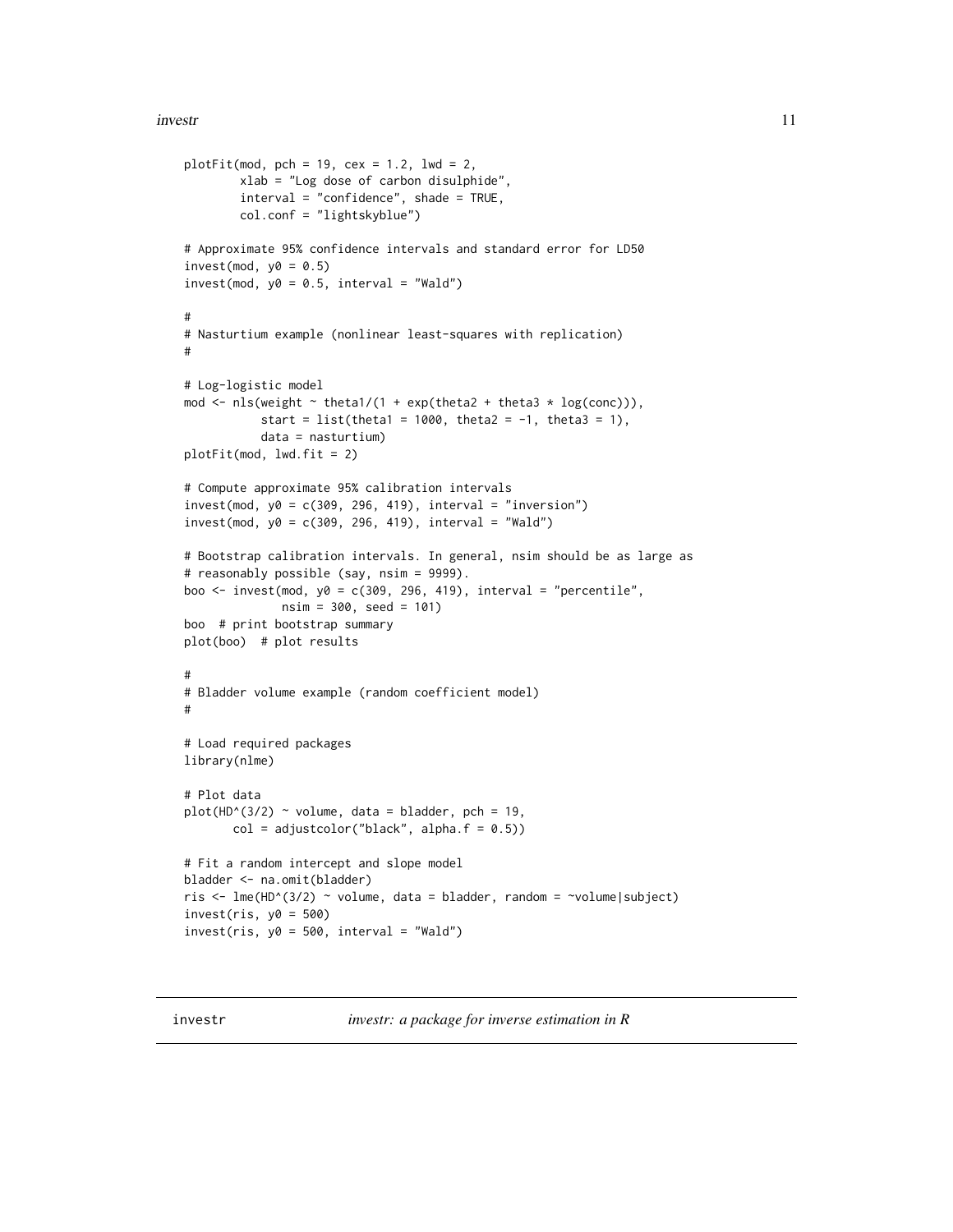#### <span id="page-11-0"></span>Description

Inverse estimation, also referred to as the calibration problem, is a classical and well-known problem in regression. In simple terms, it involves the use of an observed value of the response (or specified value of the mean response) to make inference on the corresponding unknown value of the explanatory variable.

### Details

A detailed [introduction to investr](https://journal.r-project.org/archive/2014/RJ-2014-009/index.html) has been published in The R Journal: "investr: An R Package for Inverse Estimation." You can track development at <https://github.com/bgreenwell/investr>. To report bugs or issues, contact the main author directly or submit them to [https://github.com/](https://github.com/bgreenwell/investr/issues) [bgreenwell/investr/issues](https://github.com/bgreenwell/investr/issues).

As of right now, investr supports (univariate) inverse estimation with objects of class:

- $lm$  linear models (multiple predictor variables allowed)
- glm generalized linear models (multiple predictor variables allowed)
- nls nonlinear least-squares models
- lme linear mixed-effects models (fit using the nlme package)

nasturtium *Bioassay on Nasturtium*

#### Description

The data give the actual concentrations of an agrochemical present in soil samples versus the weight of the plant after three weeks of growth.

# Format

A data frame with 42 rows and 2 columns.

#### Details

- conc True concentration of agrochemical (g/ha).
- weight Weight of plant (mg) after 3 weeks' growth.

#### Source

Racine-Poon, A. (1988) A Bayesian Approach to Nonlinear Calibration Problems, *Journal of the American Statistical Association*, 83, 650–656.

#### References

Huet, S., Bouvier, A., Poursat, M-A., and Jolivet, E. (2004) *Statistical Tools for Nonlinear Regression: A Practical Guide with S-PLUS and R Examples*. Springer.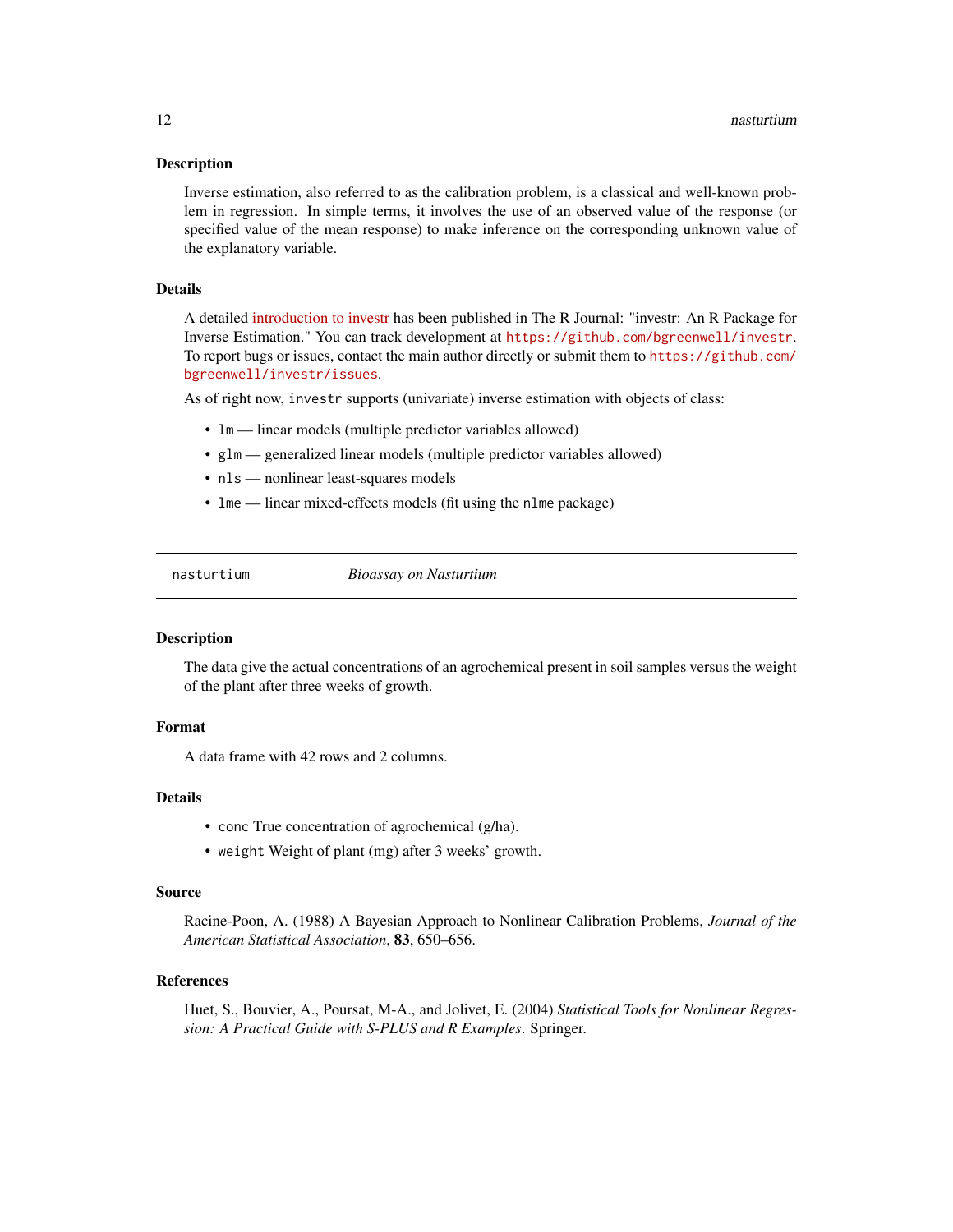<span id="page-12-0"></span>

#### Description

The [plot](#page-0-0) method for "bootCal" objects. In particular, this method takes a "bootCal" object and produces plots for the bootstrap replicates of the inverse estimate.

#### Usage

## S3 method for class 'bootCal'  $plot(x, \ldots)$ 

#### **Arguments**

|         | An object that inherits from class "bootCal".                              |
|---------|----------------------------------------------------------------------------|
| $\cdot$ | Additional optional arguments. At present, no optional arguments are used. |

#### Value

x is returned invisibly.

| Plotting fitted models<br>plotFit |
|-----------------------------------|
|-----------------------------------|

# Description

Generic function for plotting predictions from various types of fitted models. plotFit currently supports objects of class  $lm$ ,  $glm$ , and [nls](#page-0-0). A default method also exists which may be used for plotting the fitted mean response from other model fits (e.g., 1qs and r1m from the MASS package).

#### Usage

```
plotFit(object, ...)
## Default S3 method:
plotFit(
  object,
  type = c("response", "link"),
  interval = c("none", "both", "confidence", "prediction"),
  level = 0.95,
  data,
  adjust = c("none", "Bonferroni", "Scheffe"),
  k,
  ...,
```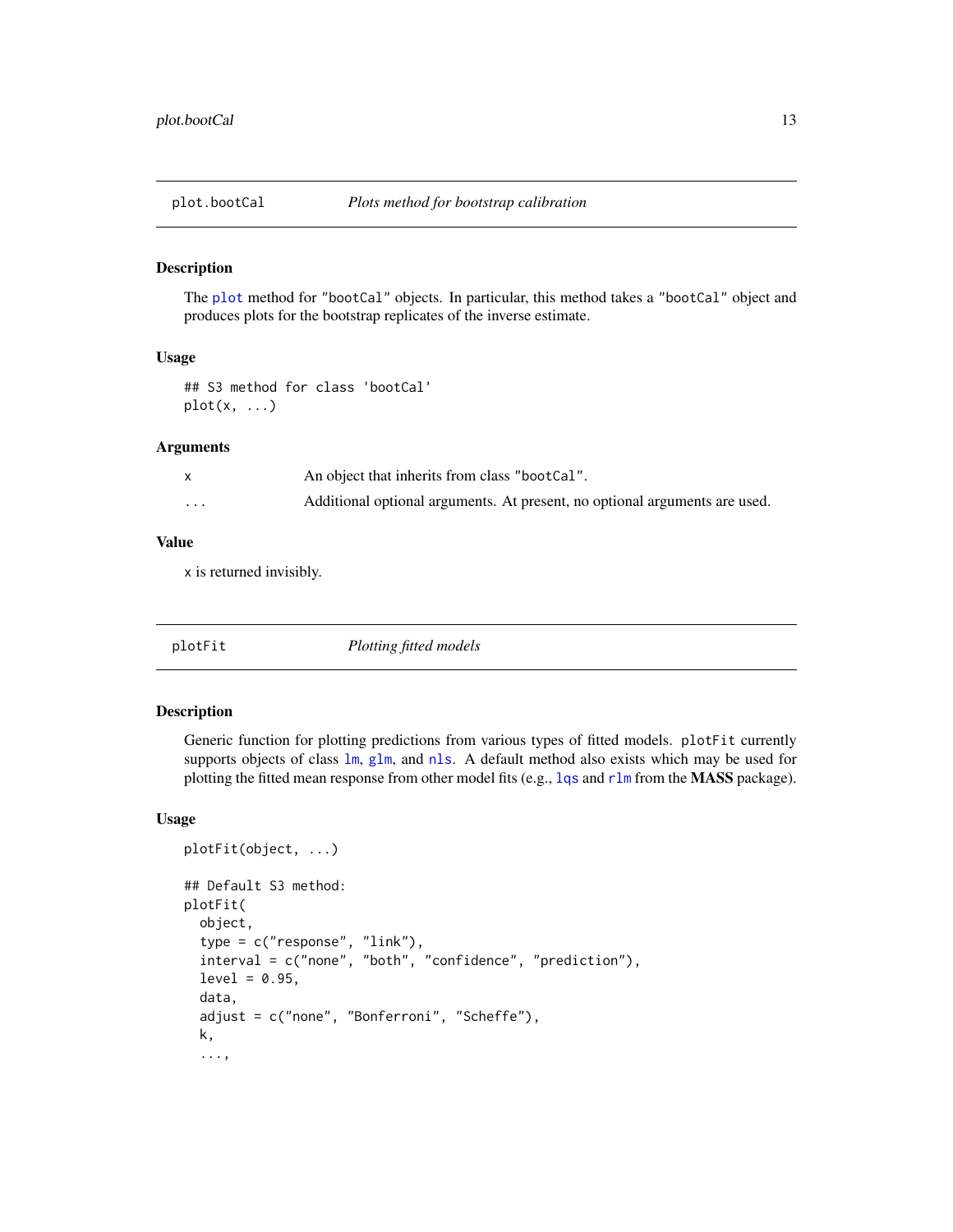```
shade = FALSE,extend.range = FALSE,
 hide = TRUE,
 col.conf = if (shade) grDevices::grey(0.7) else "black",
  col.pred = if (shade) grDevices::grey(0.9) else "black",
 border.conf = col.conf,
 border.pred = col.pred,
 col.fit = "black",lty.conf = if (shade) 1 else 2,
 lty.pred = if (shade) 1 else 3,
 lty.fit = 1,1wd.comf = 1,
 1wd.pred = 1,
 lwd.fit = 1,
 n = 500,xlab,
 ylab,
 xlim,
 ylim
\mathcal{L}
```
# Arguments

| object       | A fitted model object. Typically, an object that inherits from class 1m, g1m, or<br>nls (but others may work too).                                                                                               |
|--------------|------------------------------------------------------------------------------------------------------------------------------------------------------------------------------------------------------------------|
| $\cdots$     | Additional optional arguments passed on to plot.                                                                                                                                                                 |
| type         | The type of prediction required. The default is on the scale of the response<br>variable; the alternative "link" is on the scale of the linear predictor. This<br>option is only used when plotting glm objects. |
| interval     | A character string indicating if a prediction band, confidence band, both, or none<br>should be plotted.                                                                                                         |
| level        | The desired confidence level.                                                                                                                                                                                    |
| data         | An optional data frame containing the variables in the model.                                                                                                                                                    |
| adjust       | A character string indicating the type of adjustment (if any) to make to the con-<br>fidence/prediction bands.                                                                                                   |
| k            | An integer to be used in computing the critical value for the confidence/prediction<br>bands. Only needed when adjust = "Bonferroni", or when adjust = "Scheffe"<br>and interval $=$ "prediction".               |
| shade        | A logical value indicating if the band should be shaded.                                                                                                                                                         |
| extend.range | A logical value indicating if the fitted regression line and bands (if any) should<br>extend to the edges of the plot. Default is FALSE.                                                                         |
| hide         | A logical value indicating if the fitted model should be plotted on top of the<br>points (FALSE) or behind them (TRUE). Default is TRUE.                                                                         |
| col.conf     | Shade color for confidence band.                                                                                                                                                                                 |
| col.pred     | Shade color for prediction band.                                                                                                                                                                                 |

<span id="page-13-0"></span>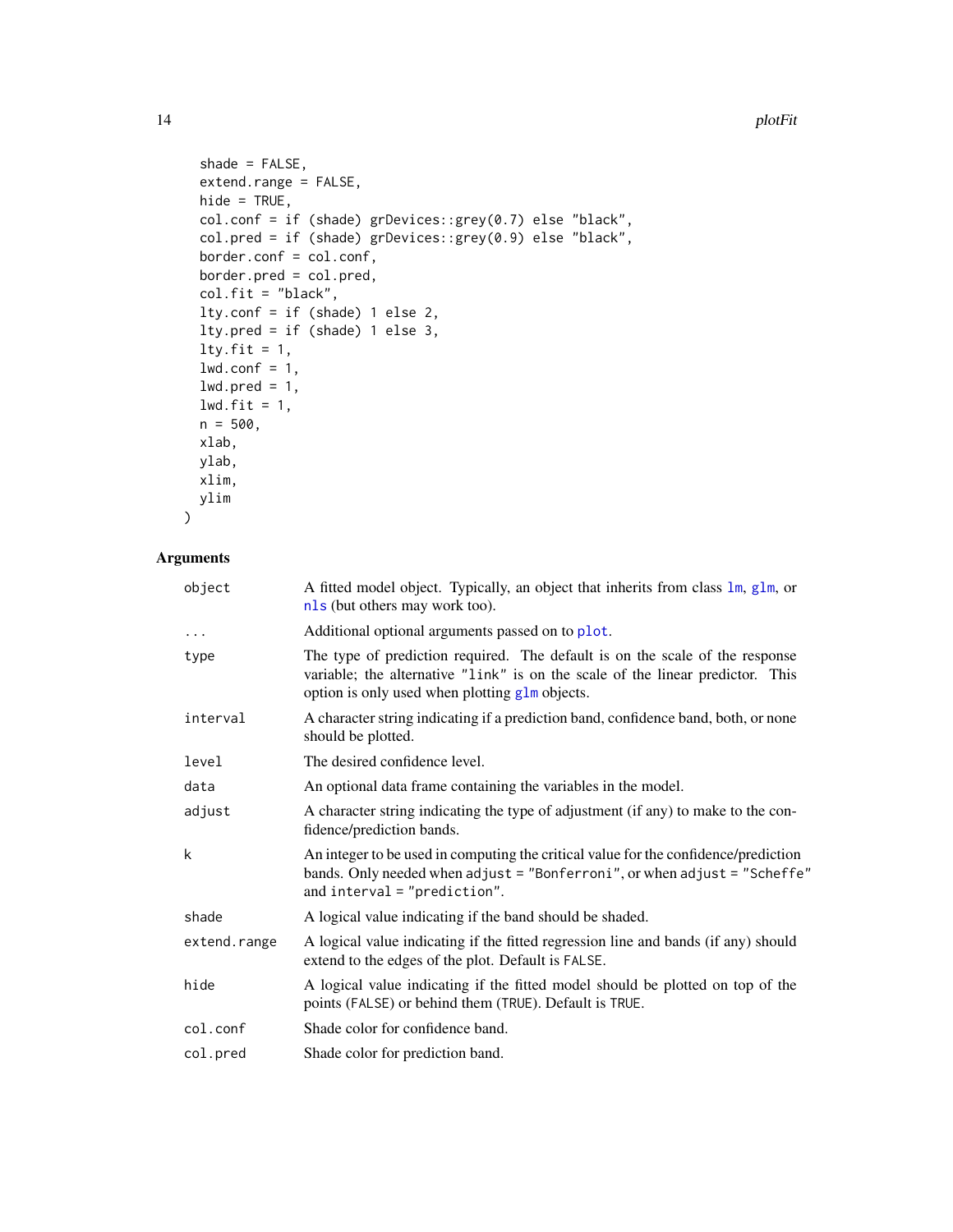#### <span id="page-14-0"></span>plotFit the contract of the contract of the contract of the contract of the contract of the contract of the contract of the contract of the contract of the contract of the contract of the contract of the contract of the co

| border.conf | The color to use for the confidence band border.                                                        |
|-------------|---------------------------------------------------------------------------------------------------------|
| border.pred | The color to use for the prediction band border.                                                        |
| col.fit     | The color to use for the fitted line.                                                                   |
| lty.conf    | Line type to use for confidence band border.                                                            |
| lty.pred    | Line type to use for prediction band border.                                                            |
| lty.fit     | Line type to use for the fitted regression line.                                                        |
| lwd.conf    | Line width to use for confidence band border.                                                           |
| lwd.pred    | Line width to use for prediction band border.                                                           |
| lwd.fit     | Line width to use for the fitted regression line.                                                       |
| n           | The number of predictor values at which to evaluate the fitted model (larger<br>gives a smoother plot). |
| xlab        | A title for the x axis.                                                                                 |
| ylab        | A title for the y axis.                                                                                 |
| xlim        | The x limits $(x1, x2)$ of the plot.                                                                    |
| ylim        | The y limits $(y1, y2)$ of the plot.                                                                    |
|             |                                                                                                         |

# Value

No return value (called for side effects).

### Note

By default, the plotted intervals are unadjusted (i.e., pointwise) intervals. For simultaneous intervals, use adjust = "Bonferroni" or adjust = "Scheffe". For the Bonferroni adjustment, you must specify a value for k, the number of intervals for which the coverage is to hold simultaneously. For the Scheffe adjustment, specifying a value for k is only required when interval = "prediction"; if interval = "confidence", k is set equal to  $p$ , the number of regression parameters. For example, if object is a simple linear regression model, then calling plotFit with interval = "confidence" and adjust = "Scheffe" will plot the [Working-Hotelling band.](https://en.wikipedia.org/wiki/Working-Hotelling_procedure)

Confidence/prediction bands for nonlinear regression (i.e., objects of class [nls](#page-0-0)) are based on the linear approximation described in Bates & Watts (2007).

#### References

Bates, D. M., and Watts, D. G. (2007) *Nonlinear Regression Analysis and its Applications*. Wiley.

Florent Baty, Christian Ritz, Sandrine Charles, Martin Brutsche, Jean-Pierre Flandrois, Marie-Laure Delignette-Muller (2015). A Toolbox for Nonlinear Regression in R: The Package nlstools. *Journal of Statistical Software*, 66(5), 1-21.

# See Also

[plotfit](#page-0-0)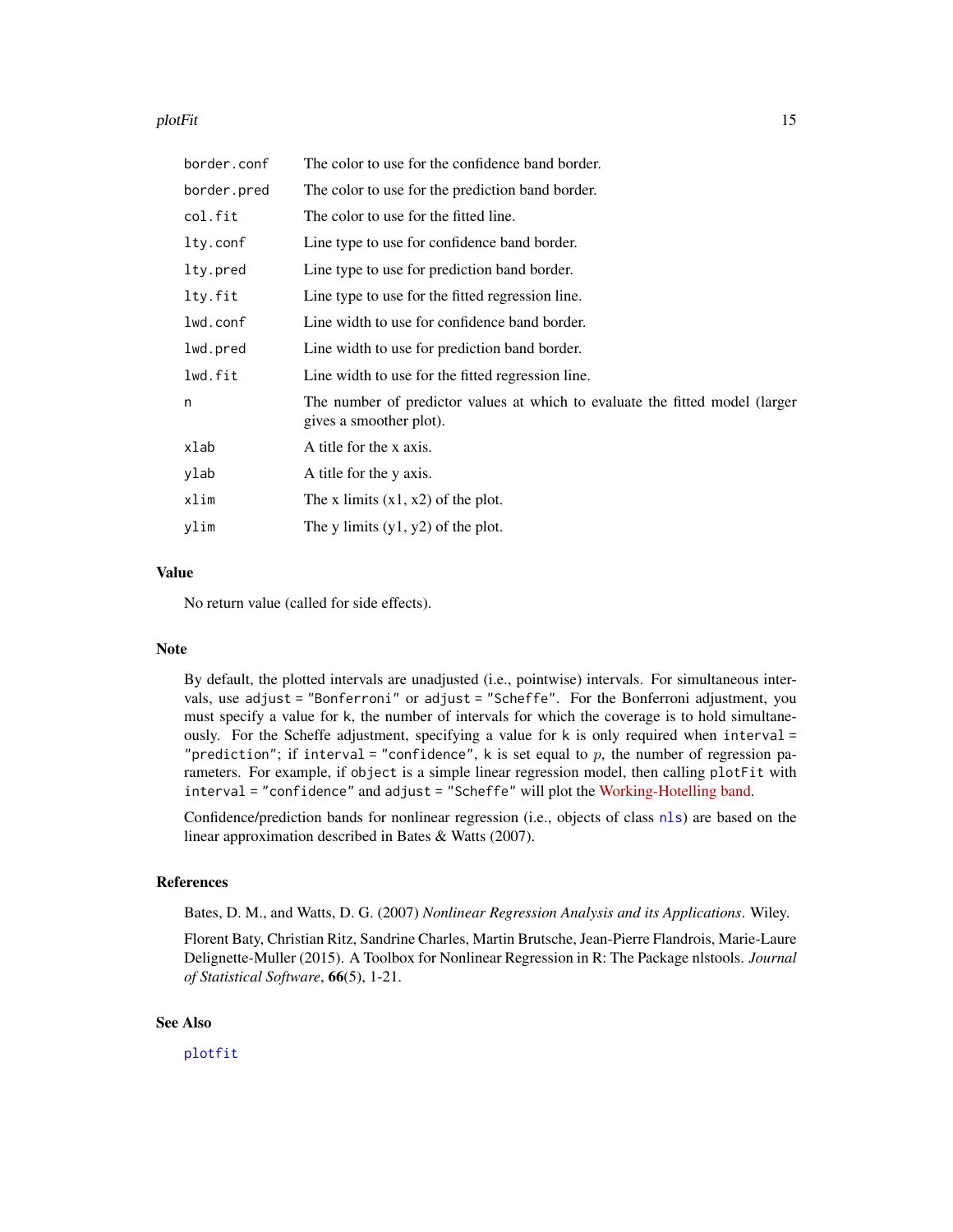#### Examples

```
# A nonlinear least squares example (see ?datasets::Puromycin and
# ?investr::predFit)
data(Puromycin, package = "datasets")
Puromycin2 <- Puromycin[Puromycin$state == "treated", ][, 1:2]
Puro.nls <- nls(rate \sim Vm * conc/(K + conc), data = Puromycin2,
                start = c(Vm = 200, K = 0.05)plotFit(Puro.nls, interval = "both", pch = 19, shade = TRUE,
        col.conf = "skyblue4", col.pred = "lightskyblue2")
```
predFit *Predictions from a Fitted Model*

#### Description

Generic prediction method for various types of fitted models. predFit can be used to obtain standard errors of fitted values and adjusted/unadjusted confidence/prediction intervals for objects of class "lm", "nls", and "glm".

#### Usage

```
predFit(object, ...)
## Default S3 method:
predFit(object, ...)
## S3 method for class 'lm'
predFit(
  object,
 newdata,
  se.fit = FALSE,interval = c("none", "confidence", "prediction"),
  level = 0.95,
  adjust = c("none", "Bonferroni", "Scheffe"),
 k,
  ...
)
## S3 method for class 'glm'
predFit(
  object,
  newdata,
  type = c("link", "response"),
  se.fit = FALSE,interval = c("none", "confidence"),
  level = 0.95,...
```
<span id="page-15-0"></span>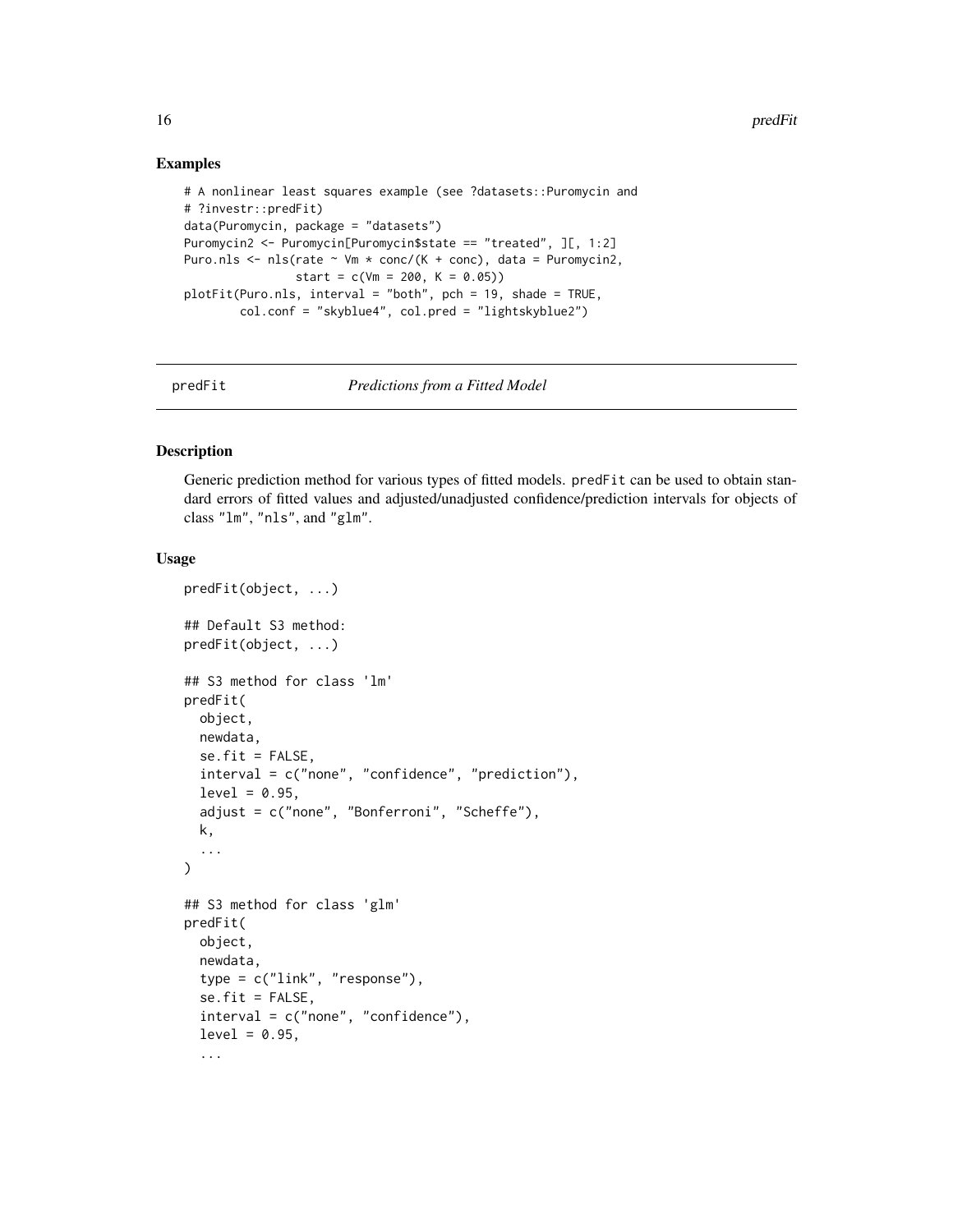<span id="page-16-0"></span>predFit the contract of the contract of the contract of the contract of the contract of the contract of the contract of the contract of the contract of the contract of the contract of the contract of the contract of the co

```
)
## S3 method for class 'nls'
predFit(
  object,
  newdata,
  se.fit = FALSE,interval = c("none", "confidence", "prediction"),
  level = 0.95,adjust = c("none", "Bonferroni", "Scheffe"),
  k,
  ...
)
## S3 method for class 'lme'
predFit(object, newdata, se.fit = FALSE, ...)
```
#### Arguments

| object    | An object that inherits from class "1m", "g1m", "n1s", or "1me".                                                                                                                                                                            |
|-----------|---------------------------------------------------------------------------------------------------------------------------------------------------------------------------------------------------------------------------------------------|
| $\ddotsc$ | Additional optional arguments. At present, no optional arguments are used.                                                                                                                                                                  |
| newdata   | An optional data frame in which to look for variables with which to predict. If<br>omitted, the fitted values are used.                                                                                                                     |
| se.fit    | A logical vaue indicating if standard errors are required. Default is FALSE.                                                                                                                                                                |
| interval  | Type of interval to be calculated. Can be one of "none" (default), "confidence",<br>or "prediction". Default is "none".                                                                                                                     |
| level     | A numeric scalar between 0 and 1 giving the confidence level for the intervals<br>$(i$ f any) to be calculated. Default is 0.95.                                                                                                            |
| adjust    | A logical value indicating if an adjustment should be made to the critical value<br>used in calculating the confidence interval. This is useful for when the calibra-<br>tion curve is to be used multiple, say k, times. Default is FALSE. |
| k         | The number times the calibration curve is to be used for computing a confi-<br>dence/prediction interval. Only needed when adjust = "Bonferroni".                                                                                           |
| type      | Character string specifying the type of prediction. Current options are type =<br>"link" (the default) and type = "response".                                                                                                               |

#### Details

Confidence and prediction intervals for linear models (i.e., "lm" objects) are obtained according to the usual formulas. Nonlinear and generalized linear models (i.e., "nls" and "glm" objects), on the other hand, rely on Taylor-series approximations for the standard errors used in forming the intervals. Approximate standard errors for the fitted values in linear mixed-effects models (i.e., "lme" objects) can also be computed; however, these rely on the approximate variance-covariance matrix of the fixed-effects estimates and often under estimate the true standard error. More accurate standard errors can be obtained using the parametric bootstrap; see [bootMer](#page-0-0) for details.

For linear and nonlinear models, it is possible to request *adjusted* confidence or prediction intervals using the Bonferroni method (adjust = "Bonferroni") or Scheffe's method (adjust =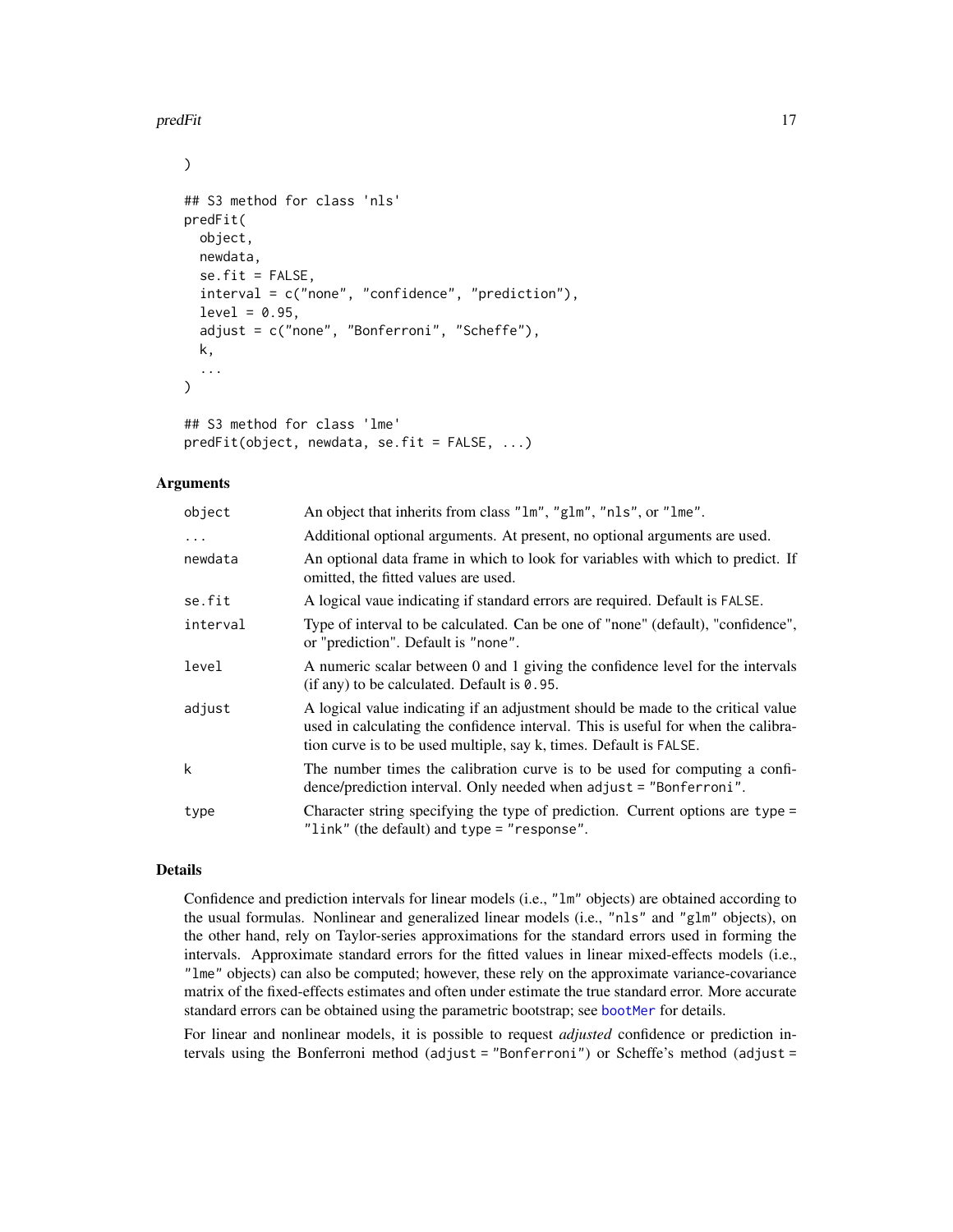<span id="page-17-0"></span>"Scheffe"). For the Bonferroni adjustment, you must specify a value for k, the number of intervals for which the coverage is to hold simultaneously. For the Scheffe adjustment, specifying a value for k is only required when interval = "prediction"; if interval = "confidence", k is set equal to  $p$ , the number of regression parameters. For example, calling plot Fit on "lm" objects with interval = "confidence" and adjust = "Scheffe" will plot the Working-Hotelling band.

#### Value

If se.fit = FALSE, then predFit() returns a vector of predictions or a matrix of predictions and bounds with column names fit, lwr, and upr if interval is not "none". (This function is more so meant for internal use.)

If se.fit = TRUE, then a list with the following components is returned:

- fit a vector or matrix as described above;
- se.fit a vector containing the standard errors of the predicted means;
- residual.scale the residual standard deviations;
- df the residual degrees of freedom.

#### Examples

```
# A linear regression example (see ?datasets::cars)
cars.lm \leq lm(dist \sim speed + I(speed\geq2), data = cars)
predFit(cars.lm, interval = "confidence")
# A nonlinear least squares example (see ?datasets::Puromycin)
data(Puromycin, package = "datasets")
Puromycin2 <- Puromycin[Puromycin$state == "treated", ][, 1:2]
Puro.nls \leq nls(rate \sim Vm \star conc/(K + conc), data = Puromycin2,
                start = c(Vm = 200, K = 0.05)conc <- seq(from = 0.02, to = 1.10, length = 101)
pred <- predFit(Puro.nls, newdata = data.frame(conc), interval = "prediction")
plot(Puromycin2, ylim = c(min(pred[, "lwr"]), max(pred[, "upr"])))
lines(conc, pred[, "fit"], lwd = 2)
lines(conc, pred[, "lwr"], lty = 2)
lines(conc, pred[, "upr"], lty = 2)
```

```
whisky Whisky data
```
#### Description

The data give the proof (measured as twice the percentage of alcohol by volume, denoted 2ABV) of whiskey stored in a charred oak barrel against time in years.

#### Format

A data frame with 10 rows and 2 columns.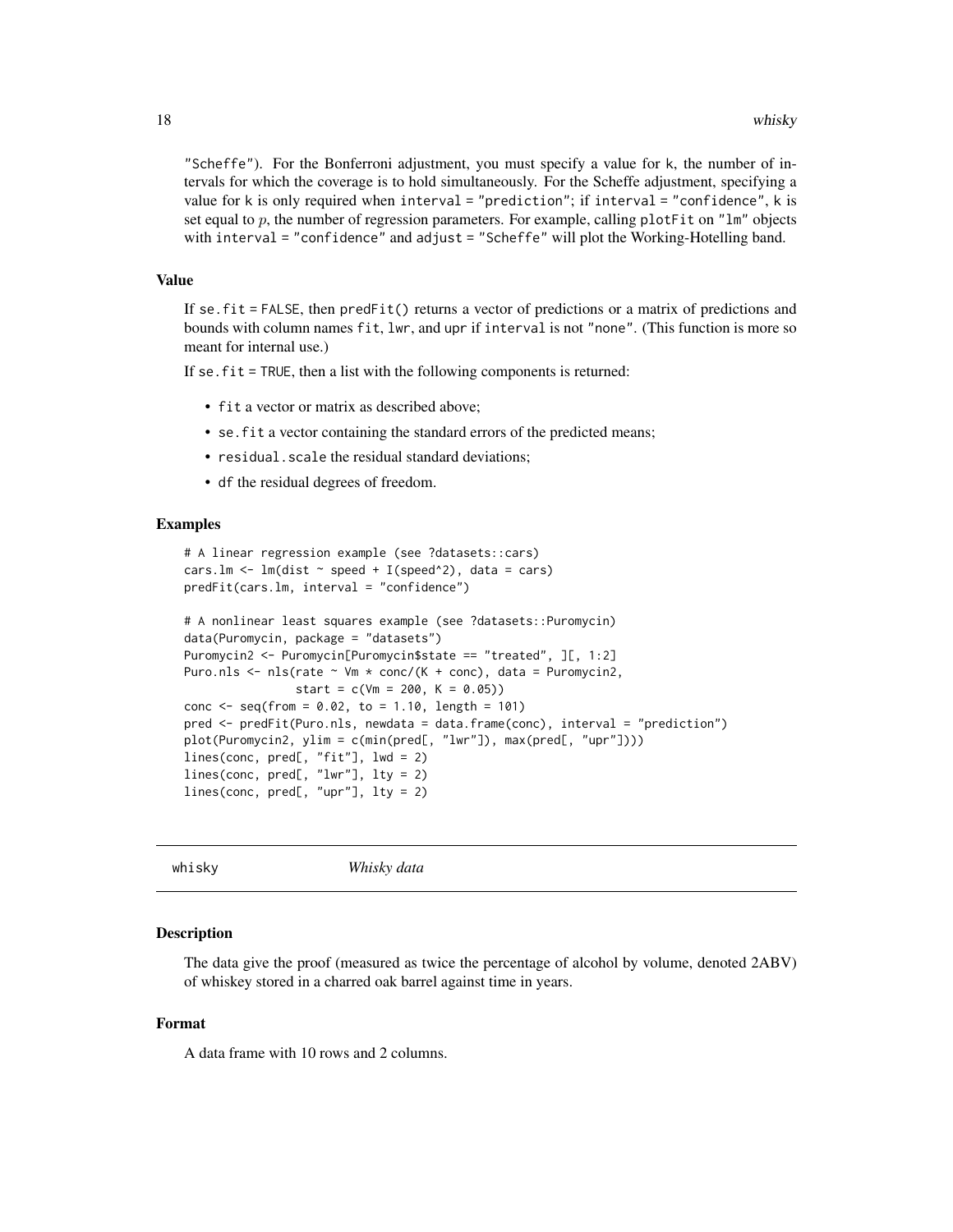#### whisky and the state of the state of the state of the state of the state of the state of the state of the state of the state of the state of the state of the state of the state of the state of the state of the state of the

# Details

- age The age of the whisky (years).
- proof The proof of the whisky (2ABV).

# Source

R. Schoeneman, R. Dyer, and E. Earl. Analytical profile of straight bourbon whiskies. Journal of the Association of Official Analytical Chemists, 54:1247–1261, 1971.